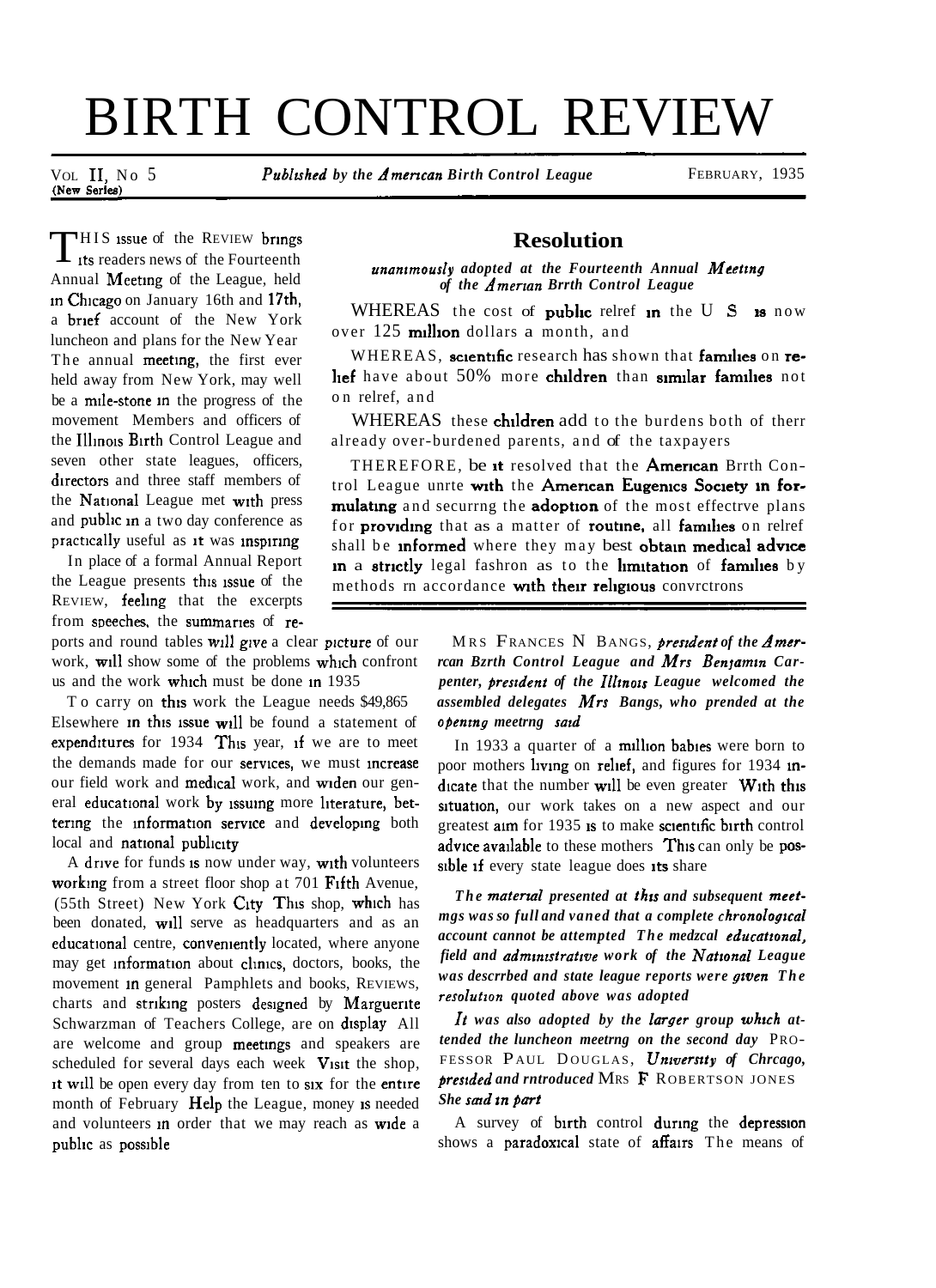family limitation have apparently been within easy reach of everyone, and yet hundreds of thousands of women have given birth to unwanted babies, and hundreds of thousands more have been able to **avoid** that tragedy only by resorting to abortion

This statement is no exaggeration The country has been flooded with contraceptlye materials Over three hundred firms are engaged in their manufacture The president of one of these firms testified in court that its output ran to over twenty million a year They are sold in every town and village—in drug stores, by ped dlars, by slot machines, by mail Anyone can buy them anywhere And according to the advertisements, they are infallible Then, besides these commercial contraceptives, there is a free for all method, directions for which Roman Catholic leaders have broadcast during 1934, In an Inexpenswe form, so that (as they explam) ""it might be accessible to all people to whom the regulation of births is a problem"

With the Roman Catholic Church and the manu facturers of contraceptwe supplies both so industriously disseminating knowledge of birth control methods and materials, the tragedy of the unwanted child should surely be a thing of the past, one would think, every woman should be able to avoid undestred pregnancy

But nothmg could be further from the truth As every relief worker knows to his despair, unwanted children have been arriving thick and fast in the homes of the unemployed The census of the Federal Emergency Relief Administration reports that over a quarter of a million babies were born into families on relief in one year Other investigators tell the same tragic story of unwanted children adding to the burden of already overburdened parents

Even more tragic than the high birth rate among the poor has been the prevalence of abortion Notwithstanding the apparent availability of birth control information, vast numbers of poor mothers are unable to avoid pregnancy Many of them in desperation have recourse to criminal and dangerous operations to terminate it The most conservative estimate is one abortion to every four births One medical authority estimates that in  $1933$  the number of abortion in this country reached the staggering figure of four millions

What accounts for this extraordinary inconsistency -burth control information and birth control materials everywhere **available**, but hundreds of thousands of poor women unable to avoid dreaded disastrous preg nancy? The birth control information and the birth control materials that are generally available are un reliable-those that *are* reliable are not generally available to the women who need them most, the very poor

The method that **1s reliable** and practicable for women of the underprivileged class cannot be bought at the drug store, or learned from printed directions It must be adapted to the individual by a physician and its use must be carefully taught her But unfortunately instruction in this method is even now avadable to only a **minority** of the women of the destitute classes In 18 states there is as yet no birth control clinical service whatever, in the other states the service is totally made quate In most hospitals and dispensaries where the city poor get their medical advice, no contraceptlye informa tion is given, the rank and file of doctors whom the country poor depend upon have no knowledge of sclentific birth control The social agency which refers its "clients" to the available clinics is the exception

The unreliable drug store birth control and the impracticable "rhythm" birth control the poor can get in plenty, dependable, scientific, medically guided birth control is out of their reach So the families on relief are growing larger year by year, their misery is increasing and relief charges are climbing into the billions This is the deplorable situation we face

How much longer will the American people let this state of **affairs** go on? They could easily put an end to it, if they would The mother of every family on relief *wants* reliable btrth control advice-let us see that she gets  $<sub>it</sub>$ </sub>

This is entirely practicable All that is needed is that there shall be more doctors who can teach the best method of  $b$ urth control, more clinics in which they may teach it to the poor, and more social workers who will tell the poor of this help that is available for them

The public is waking up to the cruelty and wastefulness of keeping reliable birth control information from those who need it most Now is the time to put an end to a policy that is a disgrace to our civilization Now is the time for birth control leagues, national and state, to join forces to see that every woman on relief can get dependable birth control advice

## RE <sup>V</sup>**CURTIS** W REESE, *Dean of the Abraham Lzncoln Centre, spoke on the Church and Bzrth Control*

Whatever else religion may teach today, it teaches that human progress is dependent on human initiative and human direction Religion todav regards man as able rationally and scientifically to control himself, his world, the world of energy, and the world of values for the satisfaction of human desires, and in proper pro portions it glorifies these desires The new understand ing of religion bids man to make himself and his world what he will, to reorganize his impulses and his ideology and his social institutions in the light of his ever in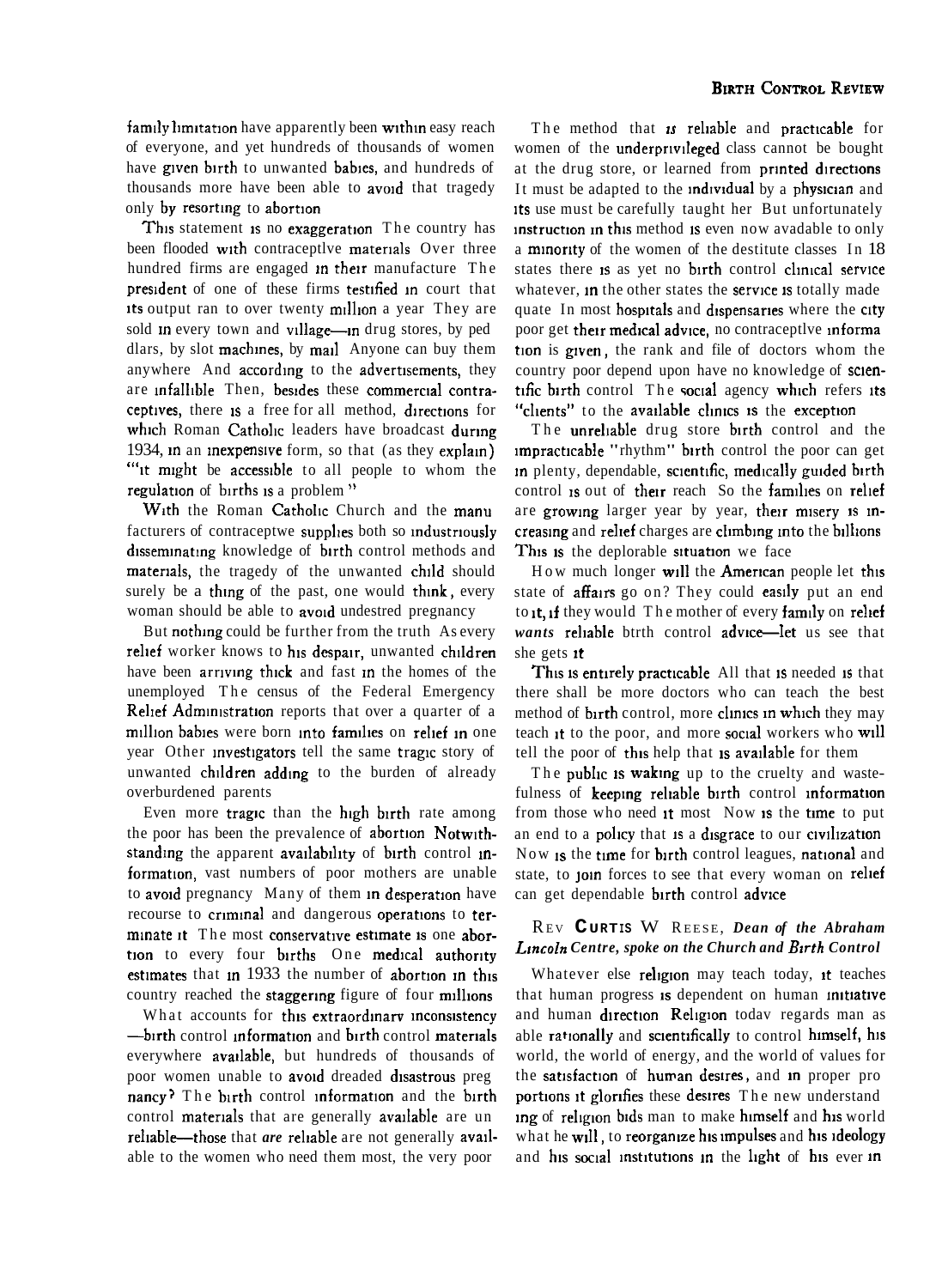creasing achievements, to control his social customs

In accordance with this trend, the attitude of the church toward the whole problem of sex is changing Religion is becoming actively Interested in the erotic life where for ages the grossest Ignorance and credulity, superstition and tyranny have held sway In the place now occupied by such Ignorance and credulity, such superstition and tyranny, the Church today will help you install knowledge and enlightened virtue

Too often in the past sex life has been thought of as largely an evil to be tolerated for the purpose of propagation But as the church came to terms with science in other fields, it slowly capitulated in the field of sex Here the church is no longer willing for nature to be uncontrolled by intelligence and scientific techniques In recent years the following church organization have gone on record in support of birth control

Committee on Marriage and the Home of the Fed-

- eral Council of the Churches of Christ in America Lambeth Conference of Bishops of the Church of England
- General Council of Congregational and Christian Churches

Universalist General Convention

- The American Unitarian Association
- Central Conference of American Rabbis
- New York East Conference and other regional sections of the Methodist Episcopal Church
- Special Committee of the Women's Problems Group of the Philadelphia Yearly Meeting of Friends The 1934 Convention of the Y W C A

The Rhythm theory now making such rapid headway among Catholics, while not a satisfactory method of birth control, is nevertheless a distinct move in the direction of a modern attitude on the matter, for if sex life is ethical apart from propagation, then insistence on natural as distinguished from other scientific methods is an untenable position and will undoubtedly be abandoned in favor of techniques that offer greater safety than can the "safe period"

The major cultural, ethical, and religious significance of birth control is that it puts the realm of sex on the side of *zntelhgence*, *control* and human satisfactions The basic importance of birth control is not primarily in its emphasis on the small family system-important as this is--but in its principle of intelligent control of life processes

Important steps of a more practical nature must still be taken, and in these the church can render valuable asistance Among these steps are the following

1 Every section of municipal, state and national law that prohibits the dissemination of birth control information and that prohibits the sale of contraceptive devices should be repealed, and in new laws, birth control information and devices should be subject only to such control as is exercised for example by the pure food laws in their field

2 Health and Social Service departments of the city, the state and the nation should be specifically charged with the duty of disseminating full and authoritative information on the subject of optional parenthood, and also of maintaining inexpensive clinics easy of access

3 Scientific research should be continued until the present unsatisfactory and clumsy methods of birth control are supplanted by sure, easy and satisfactory means, and also until the day when it is possible for all, as it is now possible for some, to achieve a desired birth painlessly and gloriously instead of as at present in agony and sorrow

4 And perhaps most Important of all, the mind of the **public** must be so educated that sex and all that pertains thereto can be thought and spoken of with the frankness that now prevails in the fields of dietetics and esthetics, or of ethics and religion

## PROFESSOR HENRY PRATT FAIRCHILD, president of the Population Association of Amerrca, discussed Birth Control in the New Day

Population control is a fundamental law of life It is exercised by nature all along the line, from the lowest species to the highest Nature controls population through the death rate, and among the sub-human species, maintains a stationary population by making the death rate equal the birth rate Man cannot escape control, but may substitute birth control for death control We can substitute the human way for the natural way We can control our numbers by foresight, knowl edge, and the findings of science, instead of by deaths, particularly a great number of infant deaths

Thus far the **birth** control movement has concerned itself chiefly with limiting the size of the family There are two types of drawbacks to unduly large families The first is the personal or **family objection**, based upon the difficulty of maintaining a high standard of living and providing for the welfare of all the members if the family is too large The second is the social danger of an undue **increase** of the **population** at large, with its accompanying menace of famine, disease, war, and a low standard of living

The birth control movement, which is designed to place the size of the family under the direction of rea son and intelligence, meets both these objections Within the last few decades this movement has spread so rapidly that the danger of over grown populations in western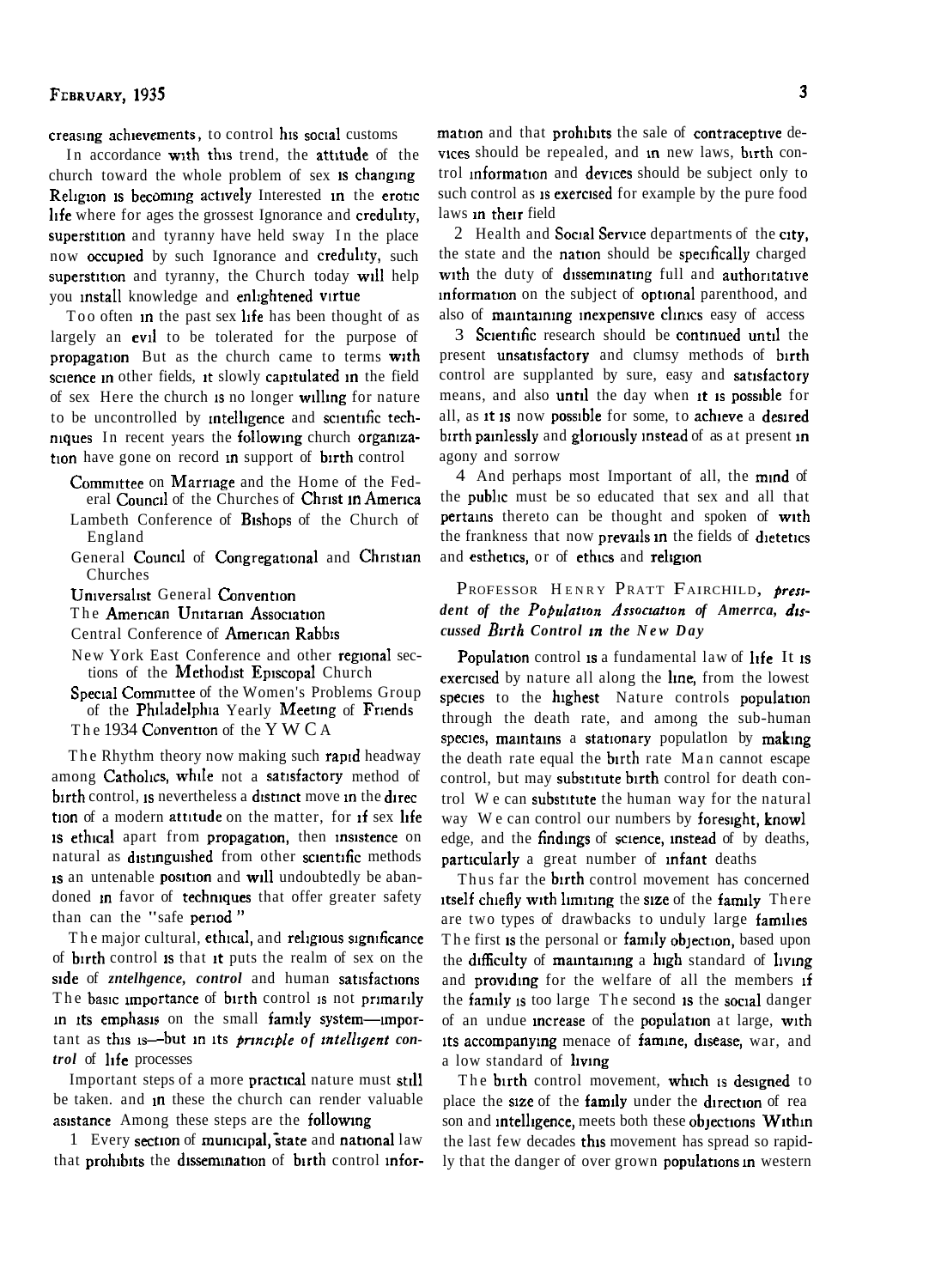societies is rapidly diminishing if it has not already dis appeared The need for the intelligent regulation of the size of the individual family persists, and will doubtless be permanent In this field, therefore, birth control will be a continuing requirement But we must go further

The movement must be prepared to meet the future We must teach people how to *have* as well as how *not to have* children We must stimulate births among the more socially desirable With the approaching era of stationary or even declining population, it becomes doubly Important that every possible assistance should be given to families of good stock, who want more children then they seem able to have It is earnestly to be hoped that in the immediate future the birth control movement will turn its attention to this requirement, and that the clinics will be equipped to give at least the preliminary advice and assistance to families that are seeking to escape sterility or achieve higher fertility

We must have birth control upward as well as downward Society in the near future, if it becomes neces sary, will devise new sanctions and attitudes to provide a stimulus to the birth rate among families that should be larger The birth control movement must take the lead in this constructive work

### State by state the accounts of clinics founded groups *organreed and plans for 1935, make rnspznng readmg*

Arkansas The Little Rock Clinic, organized in 1931 to serve *indigent* women, took care of 277 cases during the past year The present **incomes** of the **families** range from nothing to  $$31$  00 per month and the majority report incomes below  $$500$  per week Fifty three per cent of the families are on relief rolls Of the remainder, the **majority** of the wage earners are only working part time The clinic is staffed entirely by volunteers

*Connecticut* A central office has been established in Hartford with a full time secretary Counties and towns are being organized for birth control service and in support of the legislative campaign now being conducted to change the restrictive Connecticut law This law states that "Every person who shall use any drug, medicinal article or instrument for the purpose of preventing conception shall be fined not less than fifty dollars or *imprisoned* not less than sixty days nor more than one year, or be both fined and **imprisoned**" The proposed amendment would add the followmg "Provided that this section shall not apply to any married person using such drug, medicinal article or Instrument under the direction or advice of a physician licensed to practice in Connecticut"

The Greenwich Maternal Health Center provides clinical servlce just over the line in Portchester,  $N$   $Y$ 

*Delaware* Two advisory groups are being developed an Advisory Board made up of prominent Wilming ton physicians, and a Council of representatives from various welfare organizations The organizations in clude Delaware Commission for the Feeble Minded, Delaware Commission for the Blind, Delaware State Hospital, Anti Tuberculosis Society, Visiting Nurse Association, State Board of Health The report con cludes "We have decided this year to put all our ef forts into publicity, as our Clinic is not running at capacity and we feel we could bring help to many more women if they knew of our work  $W$  e are getting editorials in both the Wilmington papers this week, dnd several articles this month and next We are hop mg for great thmgs from these "

*Illinois* The total number of patients advised in the League clinics is  $22,015$  During 1934, 2,206 patients were cared for Of these 643 were unable to pay, and  $270$  were paid for by the United Charities and the Jew 1sh Soc1al Service Bureau

Indiana The Maternal Health Clinic in Indianapolis, opened in December, 1933, maintains servlee for indigent women with two or more living children Patients are sent by social agencies, ministers and phy sicians and one of the large industrial plants Four large cities in the state are making plans for similar clinics The next project of the League will be  $ex$ pansion of the work through connections with industrial plants The governing board of twenty-three includes six physicians, a minister, a rabbi, a lawyer, a professor and a member of the state legislature

*Iowa* The initial objective of the Des Moines group, the opening of a clinic, has been accomplished The clinic is financed through membership dues, and special contributions from friends and from the National committee on Maternal Health **A** membership campaign to broaden the work is planned for spring

*Kentucky* The clinic in Louisville reports 99 per cent success with its patients About half are able to pay a small fee, and half are accepted free because they are on relief The services of an executive secretary are sadly needed for extension work through the state, but at present funds do not permit this

*Marne* The clinic in Portland opened in February, 1933, and has had, to date, 185 patients Five of the older doctors form an executlve committee and five of the younger ones give their services at the clinic The fee is flexible and at the discretion of the nurse, \$3 be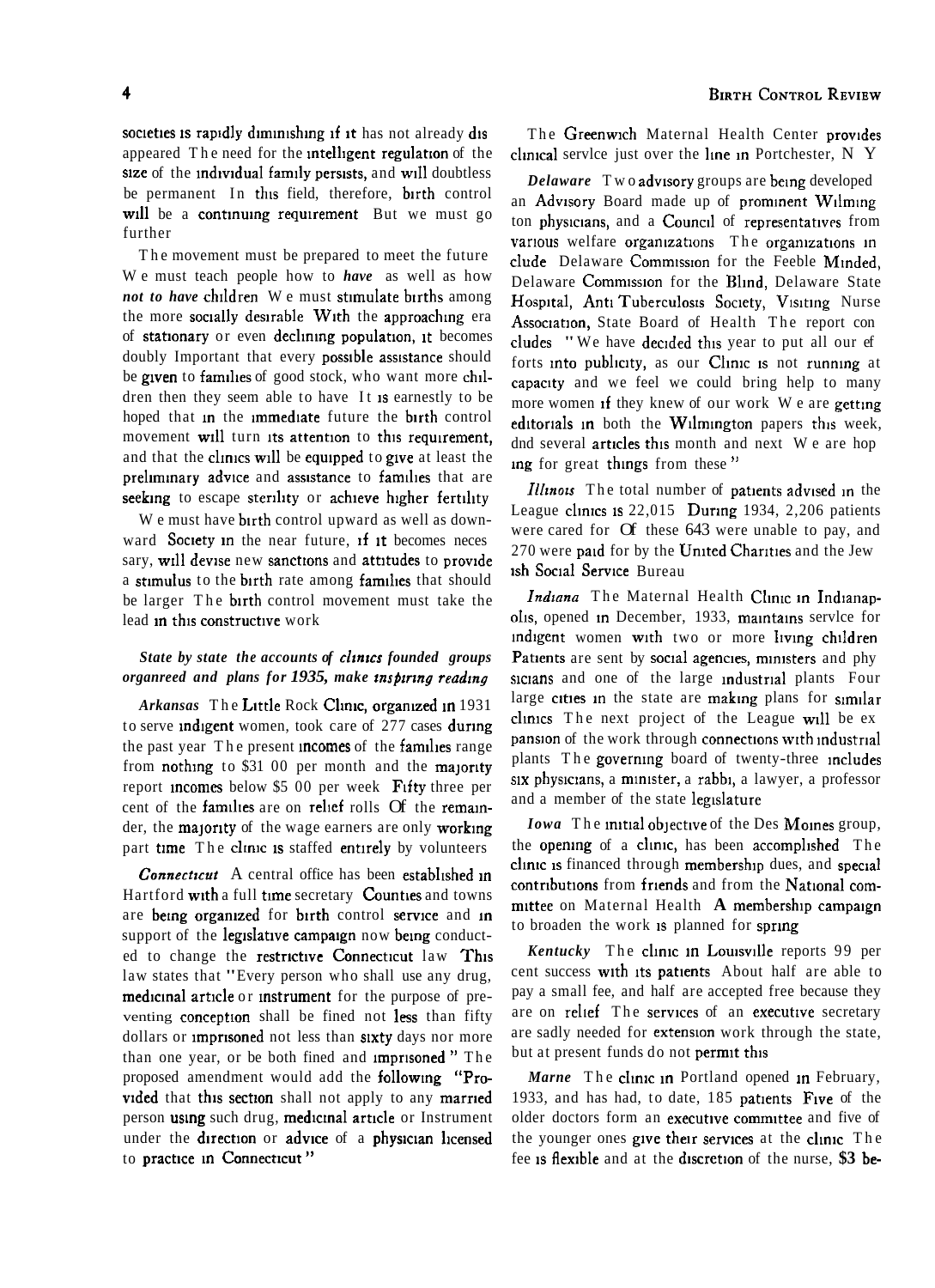ing the maximum Three additional clinics have been opened in the northern part of the state by Doris C Davidson, R N

Massachusetts The League has been circulating a Parents Petition asking the Massachusetts Medical Society to appoint a committee "to make an impartial study and report on the more widely known methods of birth control including that set forth in the 'Rhythm' " It was also been enlarging its medical facili ties and, in addition to running the Mothers' Health Office in Boston, it has secured the cooperation of fourteen physicians in other parts of the state The Massachusetts Federation of Women's Clubs has included birth control on its study list

 $Muhigan$  Michigan has thirteen clinics and eleven city committees The Michigan Federation of Women's Clubs endorsed the study of birth control and the League held a session on birth control at the State Conference of Social Work There is increasing interest from FERA workers and the State Department of Health Sixty physicians serve as clinicians or care for patients in their private offices, and 496 other physicians support the work

Minnesota A report on the Minneapolis clinic and organizations in St Paul, Rochester, and Duluth was followed by a statement of extension plans for the com ing year "I Extens~omf our Medical Advisory Board and the securing of physicians qualified to teach the technique in as many counties in the state as possible

"II Extens~onof our program to every community in the state which has a population of 10,000-and here may I say that I believe extension can be best accomplished by a combination of professional and lay activity We get much further with the first, but we must have the latter to help create public opinion and lend public backing, without which the professional group cannot proceed successfully

"III Extens~onin the field of public education, Including the continued approach to city groups, and also the attempt to reach as many state groups as will permit the topic of birth control to be included in their pro gram

"IV Extens~onn the domain of public relief, trying to have birth control in theory and in practice approved by those administering public relief funds

"V Directing, under the guidance of the National League, the extension work in the neighboring states which have not yet organized leagues

"VI Planning a fall conference which in its scope and its attendance may present a stimulating picture of the need and possibilities of birth control in some of its many phases to a representative group of citizens from Minnesota and neighboring states"

Missouri Three regular clinics and a night clinic are functioning in St Louis, and a clinic has just opened in Kansas City "We are assured," the report concludes, "that there is in St Louis an enlightened public opinion, alert to the necessity for the future use of such clinics in furthering the happiness, present and future of those who need them and in recognizing them as a line of defense, a bulwark against the ever increasing load of publicly supported dependents"

*New Jersey* Nine thousand patients have been cared for at the Maternal Health Center in Newark, since it opened in May, 1929 Four other centers are func tioning in Plainfield, Morristown, Trenton and Engle wood The state is now **organized** on the county plan, "whereby each county is set up as an independent unit, having full representation on the State Board Each county raises its own funds in the manner deemed most suitable by its officers In countles where there are local clinics, ten per cent of all funds collected will go to support the state work Where there are no local clinics within the county boundaries, it is expected that the greater per cent of funds collected will go to the state league for state work"

**New York** The following ten countles are already organized Albany, Duchess, Kings, Monroe, Nassau and Suffolk in a joint committee, New York and Bronx in a joint committee, Onondaga, and Queens Erie and Westchester will complete their organization shortly The League has 87 cooperating physicians throughout the state to whom it refers women who cannot be cared for at clinics Extens~onof county organizations and enlistment of more physicians are the major items in the program for 1935

Pennsylvania The League's twenty clinics have cared for 4,000 new patients in 1934 One thousand questionnaires were sen- out to doctors all over the State, and from the 200 replies a doctors' file of very useful proportions was built up "We have very consistently run our clinics with the help of volunteers," the report reads "One of the Philadelphia clinics, in a Y W C A, is entirely so staffed, with the exception of the physician. and as they average six to seven new patients a session, five volunteers are kept busy Incidentally, the net cost per new patient at this clinic is twelve and one-half cents Our experience shows us that we cannot say enough about the value of volunteer service in the clinics"

The League is contacting labor unions in an effort to have birth control presented to the Board of the Penn-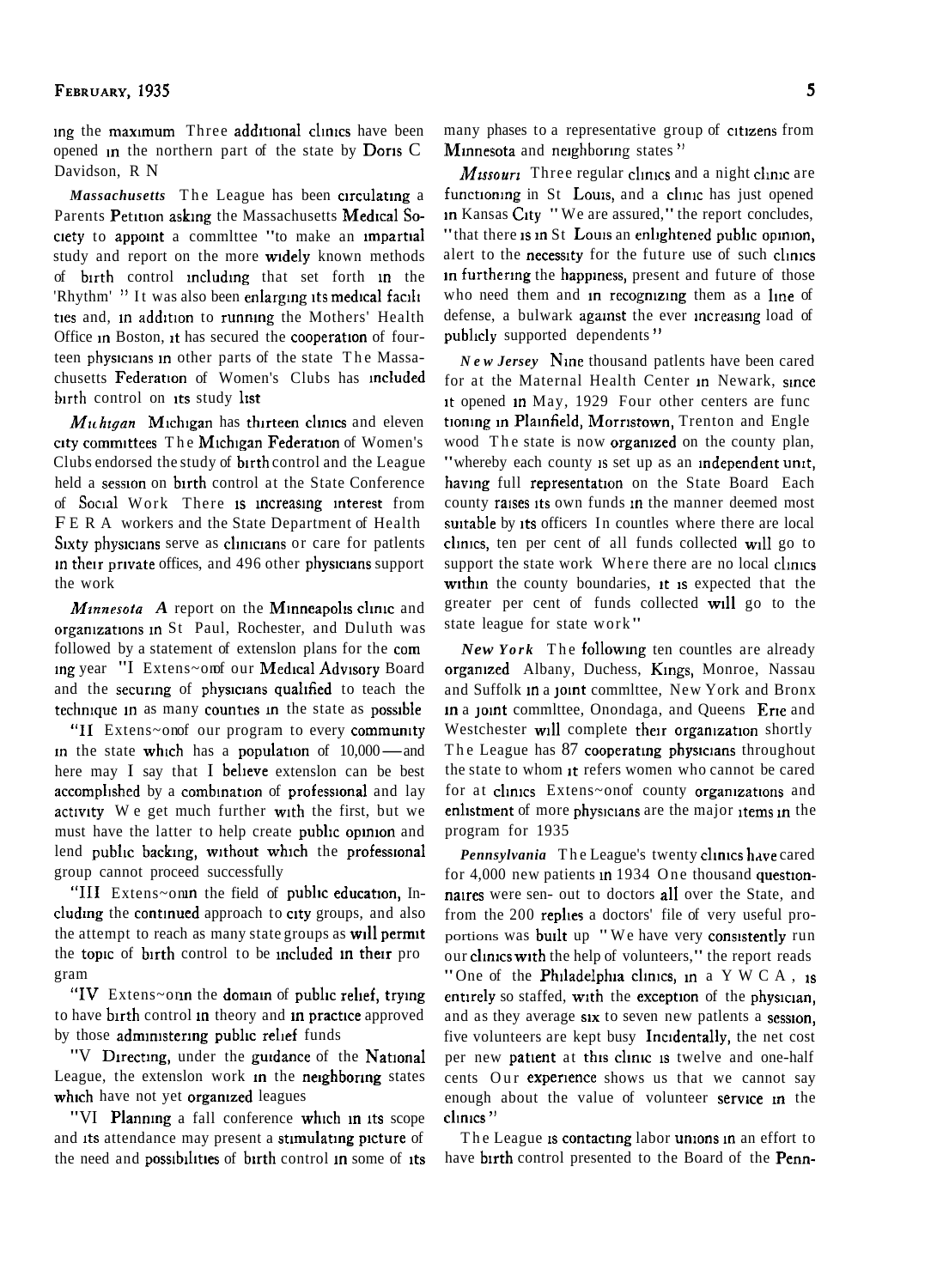sylvania Federation of Labor The support of the State Federation of Pennsylvania Women has been secured "Our emphasis upon the Importance of stimulating and provoking literature" the report concludes "remains unchanged We continue to mail to a carefully compiled list of 8,000 (contributors to the Welfare Campaign, members of the boards of all charities, etc) facts and figures on taxes, private charities, abortion, etc"

**Rhode Island** All five counties of the state are or ganized and committees carry on clinical and educa tional work Motor corps bring patlents to the clinic in Providence A second clinic is about to open in Newport Under the direction of an executive secretary employed for four months, twenty five meetings were held and 700 people were contacted A thousand letters were sent to ministers, doctors and clubs

South Dakota The League's first clinic was opened **in Sioux** Falls, on January 9th Plans call for an extension of the work throughout the state by organizing auxiliary groups in such cities and centers where the population and needs justify the establishment of clinics

DR RACHELLE S YARROS, DR ERIC M MATSNER, and DR M O BOUSFIELD addressed the Wednesday evening meeting at the Colored  $Y$   $M$ C A DR CARL G ROBERTS presided

Field work has been carried on in the South by RUTH TOPPING for the past seven months She has interviewed doctors, nurses, health officers, clergymen and social workers has held meetrngs and arranged for clinical service in twelve towns DORIS C DAVID-SON, whose work in establrshing three clinics in Maine was described in the REVIEW, is now in Virginia workmg with local groups to establish clinics RUTH HULTON, executive secretary of the Minnesota League and field secretary for the National League, gave the followmg provocative report

The first discovery surprising to the new field worker was tnat one does not need to sell the **idea** or prove the Importance of birth control anywhere Unless inhibited by religious prejudice, intelligent thinking people already know the arguments, are convinced of their Importance, and are willing to help The difficulty as in any other type of organization work is to find leadership

There are of course, chiefly three groups in each community that must cooperate in any sound plan to secure contraceptive advice for the women who need it, but cannot pay for it These are the medical profession, the welfare agencies, and the public spirited citizens of the community In this last group, clergymen form a valuable element for our purposes, since they increas ingly realize the importance of contraceptive knowledge in the marital adjustment problems among their parish loners

Frequently the welfare group composed of social workers and **public** health nurses form a good first ap proach They perhaps best know the need, they are the ones who know and will refer the patients and they also know the **socially minded** people in the community, both medical and lay Finally, they are almost always actively Interested Incidentally, it is encouraging to find widespread interest among public relief agents both on a local and state wide basis

Medical cooperation is of first Importance since contraception is essentially a medical matter One often finds however, that though nearly all competent obstetricians and gynecologists are giving contraceptive advice to their own patlents, they may hesitate to openly sponsor a plan for a clinic or an organization The essential conservatism of the medical profession is, of course, proverbial and a trait of considerable merit in those **dealing with** matters of life and death This con servatism, however, often slows up the organization of a birth control branch or clinic, as it is unwise to start work without the right clinician and adequate medical **backing** Frequently it is only necessary to prove that public opinion in the community is back of the movement in order to secure medical cooperation

It is not difficult in any community to find Interested citizens who will contribute and become members of a sponsoring committee or league, but to find some one with time, courage and qualities of leadership to act as chairman is usually the chief obstacle one encounters **Having** found this chairman, even a temporary one, the job of the field worker is largely accomplished, because no piece of work in any community can be soundly done except by the people living there

Until the birth control movement is so well accepted that public clinics give contraceptlye advice just as they give any other advice concerning maternal health, a voluntary group of citizens must furnish the financial and moral **backing**, in other words the motor power for birth control in each community It is a very great help to the field worker in a new territory if small groups can meet together for discussion At first groups of from 5 to 20 people are much better than larger ones, since free **discussion** is easier to secure in this way One hour or two at such a meeting will accomplish as much as whole days of seeking individual interviews, though these are necessary also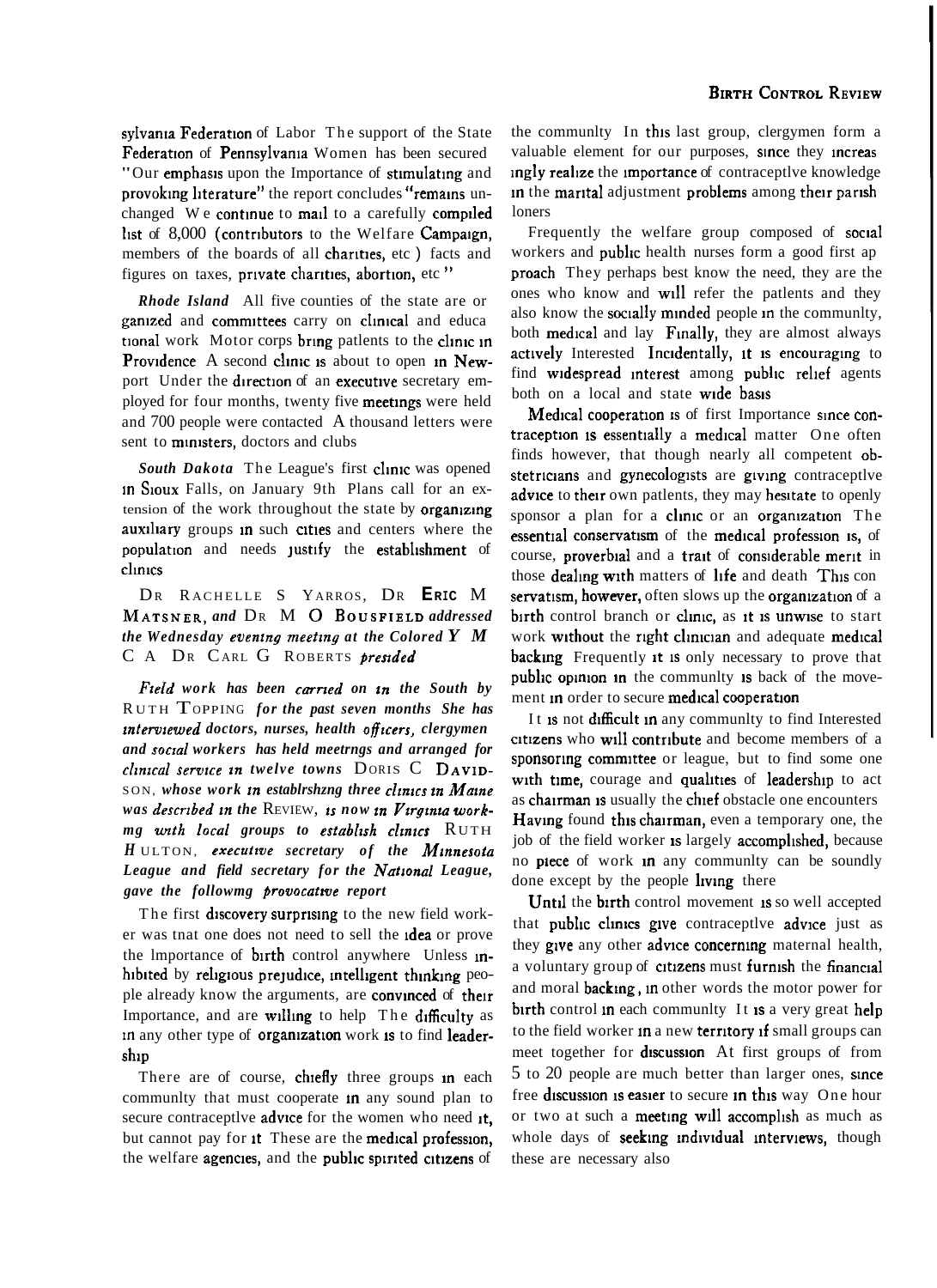#### FEBRUARY, 1935

So far the procedure as outlined is probably similar to that of any other field worker in this particular type of activity The chief difference in our plan of work is that paradoxically enough we do our best field work at home The territory for which we are responsible Is small enough so there are always Interested people in Mmneapol~s who know key people **m** the terrltory to be entered **A** letter from a Board Member to an influential friend in another community does more to help find a chairman than anything the field worker can do An introduction to a doctor by a doctor from one's own medical advisory group wins a courteous reception even from an overworked, overtired practitioner

*A sesszon on Bm-th Control zn Rural Communztzes, under the chazrmanshzp of MRS LOUIS DE B* M OORE , *took up many problems of clznzc procedure, and extensron Among the topics drscussed were* 

Follow-up work, social worker versus nurse for clinic executive, physician versus nurse for check up examination, fees, use of volunteers, how long must a patient attend the clinic before being classed a successful case, should safe period instruction be given at clin ICS on request, why is America behind England in birth control work, how can the community best be told about the existence of a clinic, is the propaganda phase of the movement over?

A tour of Chrcago clinics was among the most in*teresting of the activities Starting at the Illinois Leagues office and clmzc at* 203 *North Wabash Street a bus-load of* 35 *delegates vzszted the Lrncoln Centre, Chicago's oldest clinic and the clznzc at famous Hull House* 

*Of far reachzng szgnzficance was the speczal Physzczans Conference whzch closed the meetzng on Thursday eve*   $n$ *nng Eminent members of the profession participated, both as speakers and audzence, and clear recognztron was gzven of the place of bzrth control* **m** *medzcal practzce Excerpts from some of the addresses wrll appear in the March* REVIEW

#### NEW YORK MEETING

*January actrvrtzes closed wtth a luncheon* **m** *New York on January* 24 DR IRA S WILE *preszded, and* L OUIS *K* ANSPACHER *spoke on Women Down the Ages* 

## PROFESSOR JAMES H S BOSSARD, *speaking on Bzrth Control and the Depresnon Izsted the mazn arguments for bzrth control* **as** *he sees them*

Our relief expenditures have Increased in geometric ratio each year since 1929 In 1930 they were twice as

large as  $\text{in } 1929$ ,  $\text{in } 1934$  they doubled the 1933 figure Relief has become a dominant part of public finance The resources of private philanthropy have been exhausted and the Federal government is evading the in evitable issue by juggling figures or by going into the red The relief problem has come to the point where we must cease to be governed by beliefs and emotions and must face the situation in an intelligent, and scientific way

Studies made in different parts of the country in dicate that among families which have been on relief for more than a year, the **birth** rate is about  $60$  per cent higher than among families of equal social status not on **relief** Yet our leaders are, apparently, unwilling to meet this question, or to permit these families legally to consider it

Social workers all emphasize the breakdown of morale among people on relief Consider the situation of seven million children under the age of sixteen, and a quarter of a million of babies in families on relief The issue should be put up to the people, just as prohibition was People have the right to decide for themselves whether and when they want to have children

I deplore the **impression given** by many opponents of birth control that those in favor of it are necessarily **irreligious Religion is a matter of values, and surely** human life is too fine, too sacred a thing ever to be brought lnto the world except as the voluntary act of wholly responsible people This is the spiritual founda tion of birth control

MARGUERITE BENSON, *executzve dzrector of the*  League, gave a review of the highlights of the past *year and a brief summary of the Chzcago meetzng Tellmg of the League's needs and urgzng support of the drzve for funds she concluded* 

So we stand, with a record of accomplishment on what is financially a shoestring We are on the threshold of tomorrow The vision of that tomorrow is provocative and inspiring What must we do?

We must treble the field work, double the **medical** education, meet the demand for literature, and last but not least, answer the **pathetic** pleas for **assistance** which now come, not only from harassed and despond ent parents, but from **private** and government **relief** agencies

We are more or less imbued with the idea that social service has gone beyond the stage of emotionalism  $We$ are supposed to be quite dispassionate The evolution of the movement for **birth** control has brought us to the point where we are perhaps a little too academic, too technical But I find it difficult to be dispassionate